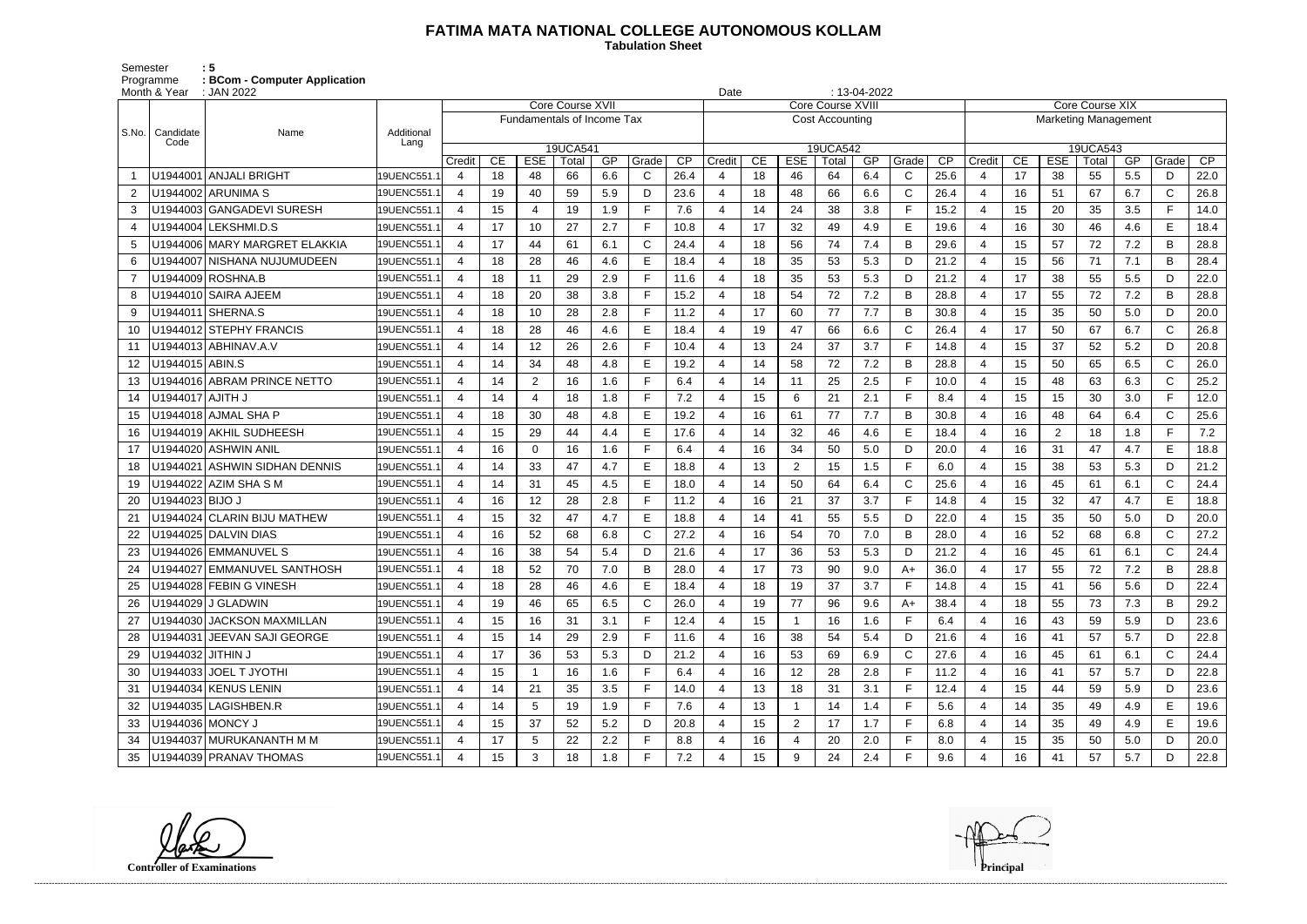|         |           |                                 |                    | Core Course XVII |     |            |                            |           | Core Course XVIII |      |        |           |     |                 |        |                |      |                             |          |            |       |     |              |      |  |
|---------|-----------|---------------------------------|--------------------|------------------|-----|------------|----------------------------|-----------|-------------------|------|--------|-----------|-----|-----------------|--------|----------------|------|-----------------------------|----------|------------|-------|-----|--------------|------|--|
|         |           |                                 |                    |                  |     |            |                            |           |                   |      |        |           |     |                 |        |                |      | Core Course XIX             |          |            |       |     |              |      |  |
|         |           |                                 |                    |                  |     |            | Fundamentals of Income Tax |           |                   |      |        |           |     | Cost Accounting |        |                |      | <b>Marketing Management</b> |          |            |       |     |              |      |  |
|         |           |                                 |                    |                  |     |            |                            |           |                   |      |        |           |     |                 |        |                |      |                             |          |            |       |     |              |      |  |
| l S.No. | Candidate | Name                            | Additional<br>Lanc |                  |     |            |                            |           |                   |      |        |           |     |                 |        |                |      |                             |          |            |       |     |              |      |  |
|         | Code      |                                 |                    |                  |     |            |                            |           |                   |      |        |           |     |                 |        |                |      |                             |          |            |       |     |              |      |  |
|         |           |                                 |                    |                  |     |            | 19UCA541                   |           |                   |      |        |           |     | 19UCA542        |        |                |      |                             | 19UCA543 |            |       |     |              |      |  |
|         |           |                                 |                    | ' Credit         | CE. | <b>ESE</b> | Total                      | <b>GP</b> | Grade I           | CP   | Credit | <b>CE</b> | ESE | Total           | -GP    | <b>Grade</b> I | - CP | Credit                      | CE.      | <b>ESE</b> | Total | GP  | Grade        | CP   |  |
|         |           | 36   U1944040   ROSHAN GABRIEL  | 19UENC551          |                  |     |            | 15                         | c. i      |                   | 6.0  |        | 15        |     |                 |        |                | 6.8  |                             | 15       | 30         | 45    | 4.5 |              | 18.0 |  |
|         |           | 37   U1944041 SIDHARTH DHANALAL | 19UENC551.         |                  | 14  | 3          |                            |           |                   | 6.8  |        | 14        |     | 21              | 2.1    |                | 8.4  |                             | 15       | Ab         | 15    | 1.5 |              | 6.0  |  |
|         |           | 38   U1944042 STERVIN REBEIRO   | 19UENC551.1        |                  | 14  | 15         | 29                         | 2.9       |                   | 11.6 |        | 14        | 42  | 56              | 5.6    | D              | 22.4 |                             | 15       | 46         | 61    | 6.1 | $\sim$<br>U. | 24.4 |  |
|         |           | 39   U1944043 SUBI OUSEPH       | 19UENC551.         |                  | 14  |            | $2^{\prime}$               | 2.1       |                   | 8.4  |        | 15        | 36  | 51              | $-5.1$ | D              | 20.4 |                             | 16       | 48         | 64    | 6.4 | $\sim$<br>◡  | 25.6 |  |
|         |           | 40   U1944044   TONE MADHU      | 19UENC551.1        |                  |     |            |                            | 1.5       |                   | 6.0  |        | 15<br>ιυ  |     | 16              | 1.6    |                | -6.4 |                             |          |            | 24    | 2.4 |              | 9.6  |  |
|         |           | 41   U1944045   WILSON ANIL     | 19UENC551.         |                  | 14  | $\Omega$   | 14                         | 1.4       |                   | 5.6  |        | 14        |     | 18              | 1.8    |                | 72   |                             | 15       | 31         | 46    | 4.6 |              | 18.4 |  |

**Controller of Examinations Principal**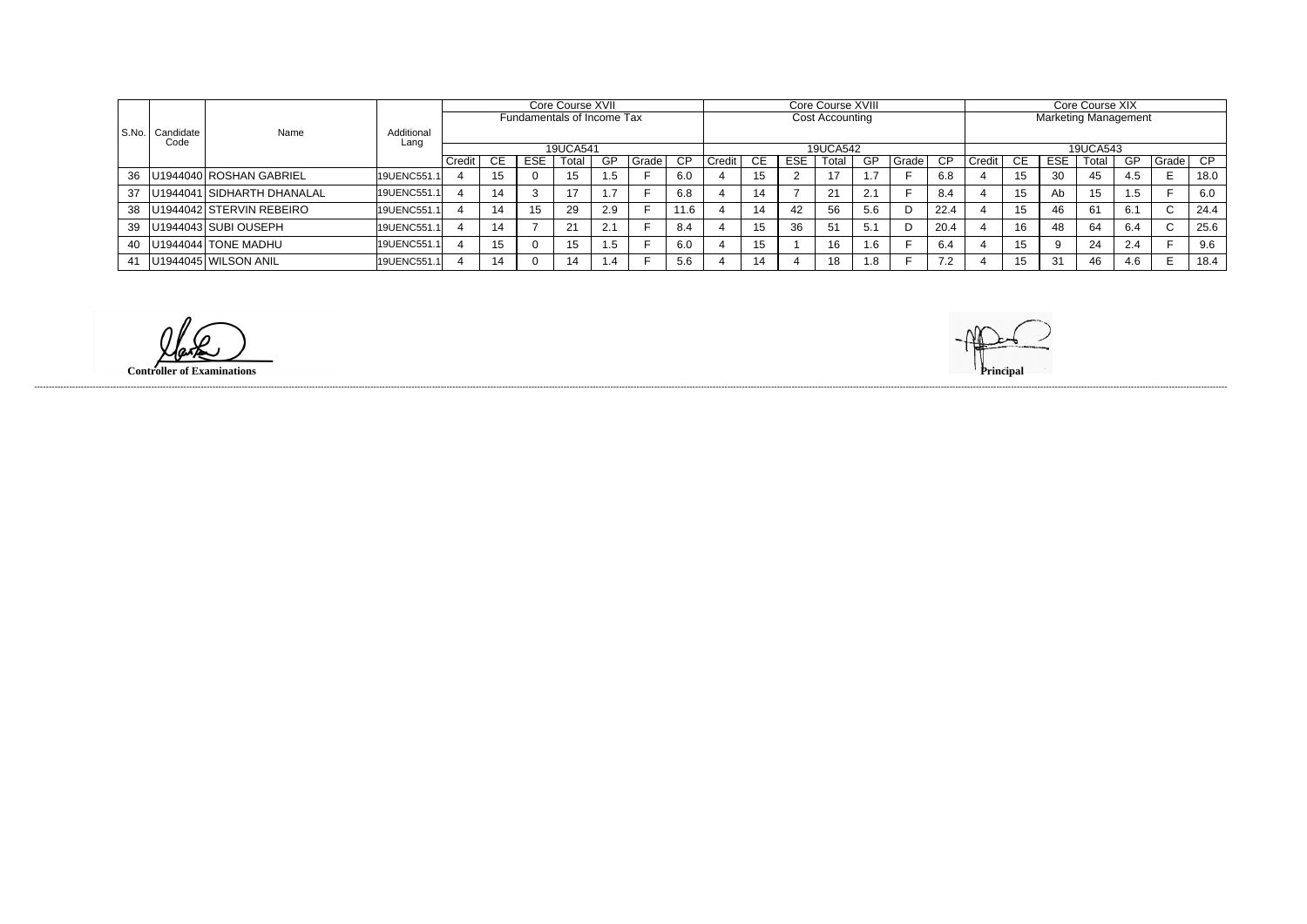|       |                    |                               |                    |             |    |            | <b>Core Course XX</b> |     |                                           | Core Course XXI         |                                                 |            |                   |    |       |      |      |  |
|-------|--------------------|-------------------------------|--------------------|-------------|----|------------|-----------------------|-----|-------------------------------------------|-------------------------|-------------------------------------------------|------------|-------------------|----|-------|------|------|--|
|       |                    |                               |                    |             |    |            |                       |     | Web Designing and Production for Business |                         | Web Designing and Production for Business - LAB |            |                   |    |       |      |      |  |
| S.No. | Candidate<br>Code  | Name                          | Additional<br>Lang |             |    |            |                       |     |                                           |                         |                                                 |            |                   |    |       |      |      |  |
|       |                    |                               |                    |             | CE | <b>ESE</b> | 19UCA544<br>Total     | GP  | Grade                                     | Credit                  | CE                                              | <b>ESE</b> | 19UCA545<br>Total | GP | Grade | CP   |      |  |
|       |                    | U1944001 ANJALI BRIGHT        | 19UENC551.1        | Credit<br>4 | 19 | 43         | 62                    | 6.2 | $\mathsf{C}$                              | $\overline{CP}$<br>24.8 | $\overline{2}$                                  | 20         | 73                | 93 | 9.3   | $A+$ | 18.6 |  |
| 2     |                    | U1944002 ARUNIMA S            | 19UENC551.1        | 4           | 19 | 47         | 66                    | 6.6 | $\mathsf{C}$                              | 26.4                    | $\overline{2}$                                  | 20         | 68                | 88 | 8.8   | A    | 17.6 |  |
| 3     |                    | U1944003 GANGADEVI SURESH     | 19UENC551.1        | 4           | 14 | 29         | 43                    | 4.3 | E                                         | 17.2                    | $\overline{2}$                                  | 20         | 69                | 89 | 8.9   | A    | 17.8 |  |
| 4     |                    | U1944004 LEKSHMI.D.S          | 19UENC551.1        | 4           | 18 | 32         | 50                    | 5.0 | D                                         | 20.0                    | $\overline{2}$                                  | 20         | 71                | 91 | 9.1   | $A+$ | 18.2 |  |
| 5     |                    | U1944006 MARY MARGRET ELAKKIA | 19UENC551.1        | 4           | 17 | 58         | 75                    | 7.5 | B                                         | 30.0                    | $\overline{2}$                                  | 20         | 77                | 97 | 9.7   | $A+$ | 19.4 |  |
| 6     |                    | U1944007 NISHANA NUJUMUDEEN   | 19UENC551.1        | 4           | 18 | 53         | 71                    | 7.1 | B                                         | 28.4                    | $\overline{2}$                                  | 20         | 71                | 91 | 9.1   | $A+$ | 18.2 |  |
| 7     |                    | U1944009 ROSHNA.B             | 19UENC551.1        | 4           | 17 | 37         | 54                    | 5.4 | D                                         | 21.6                    | $\overline{2}$                                  | 20         | 77                | 97 | 9.7   | $A+$ | 19.4 |  |
| 8     |                    | U1944010 SAIRA AJEEM          | 19UENC551.1        | 4           | 18 | 49         | 67                    | 6.7 | $\mathsf{C}$                              | 26.8                    | $\overline{2}$                                  | 20         | 75                | 95 | 9.5   | $A+$ | 19.0 |  |
| 9     |                    | U1944011 SHERNA.S             | 19UENC551.1        | 4           | 17 | 41         | 58                    | 5.8 | D                                         | 23.2                    | $\overline{2}$                                  | 20         | 70                | 90 | 9.0   | $A+$ | 18.0 |  |
| 10    |                    | U1944012 STEPHY FRANCIS       | 19UENC551.1        | 4           | 18 | 48         | 66                    | 6.6 | $\mathsf{C}$                              | 26.4                    | 2                                               | 20         | 73                | 93 | 9.3   | $A+$ | 18.6 |  |
| 11    |                    | U1944013 ABHINAV.A.V          | 19UENC551.1        | 4           | 14 | 16         | 30                    | 3.0 | F                                         | 12.0                    | $\overline{2}$                                  | 18         | 70                | 88 | 8.8   | A    | 17.6 |  |
| 12    | U1944015 ABIN.S    |                               | 19UENC551.1        | 4           | 14 | 43         | 57                    | 5.7 | D                                         | 22.8                    | $\overline{2}$                                  | 20         | 76                | 96 | 9.6   | $A+$ | 19.2 |  |
| 13    |                    | U1944016 ABRAM PRINCE NETTO   | 19UENC551.1        | 4           | 14 | 10         | 24                    | 2.4 | F                                         | 9.6                     | $\overline{2}$                                  | 20         | 72                | 92 | 9.2   | $A+$ | 18.4 |  |
| 14    | U1944017 AJITH J   |                               | 19UENC551.1        | 4           | 14 | 16         | 30                    | 3.0 | F                                         | 12.0                    | $\overline{2}$                                  | 20         | 43                | 63 | 6.3   | C    | 12.6 |  |
| 15    |                    | U1944018 AJMAL SHA P          | 19UENC551.1        | 4           | 17 | 43         | 60                    | 6.0 | $\mathsf{C}$                              | 24.0                    | $\overline{2}$                                  | 20         | 76                | 96 | 9.6   | $A+$ | 19.2 |  |
| 16    |                    | U1944019 AKHIL SUDHEESH       | 19UENC551.1        | 4           | 16 | 38         | 54                    | 5.4 | D                                         | 21.6                    | $\overline{2}$                                  | 20         | 68                | 88 | 8.8   | Α    | 17.6 |  |
| 17    |                    | U1944020 ASHWIN ANIL          | 19UENC551.1        | 4           | 16 | 33         | 49                    | 4.9 | Е                                         | 19.6                    | $\overline{2}$                                  | 20         | 72                | 92 | 9.2   | $A+$ | 18.4 |  |
| 18    |                    | U1944021 ASHWIN SIDHAN DENNIS | 19UENC551.1        | 4           | 15 | 30         | 45                    | 4.5 | E                                         | 18.0                    | $\overline{2}$                                  | 20         | 69                | 89 | 8.9   | A    | 17.8 |  |
| 19    |                    | U1944022 AZIM SHA S M         | 19UENC551.1        | 4           | 15 | 37         | 52                    | 5.2 | D                                         | 20.8                    | $\overline{2}$                                  | 20         | 71                | 91 | 9.1   | $A+$ | 18.2 |  |
| 20    | U1944023 BIJO J    |                               | 19UENC551.1        | 4           | 16 | 10         | 26                    | 2.6 | F                                         | 10.4                    | 2                                               | 18         | 69                | 87 | 8.7   | A    | 17.4 |  |
| 21    |                    | U1944024 CLARIN BIJU MATHEW   | 19UENC551.1        | 4           | 15 | 20         | 35                    | 3.5 | F                                         | 14.0                    | $\overline{2}$                                  | 20         | 61                | 81 | 8.1   | A    | 16.2 |  |
| 22    |                    | U1944025 DALVIN DIAS          | 19UENC551.1        | 4           | 16 | 41         | 57                    | 5.7 | D                                         | 22.8                    | $\overline{2}$                                  | 20         | 75                | 95 | 9.5   | $A+$ | 19.0 |  |
| 23    |                    | U1944026 EMMANUVEL S          | 19UENC551.1        | 4           | 19 | 50         | 69                    | 6.9 | C                                         | 27.6                    | $\overline{2}$                                  | 20         | 72                | 92 | 9.2   | $A+$ | 18.4 |  |
| 24    |                    | U1944027 EMMANUVEL SANTHOSH   | 19UENC551.1        | 4           | 18 | 45         | 63                    | 6.3 | $\mathsf{C}$                              | 25.2                    | $\overline{2}$                                  | 19         | 76                | 95 | 9.5   | A+   | 19.0 |  |
| 25    |                    | U1944028 FEBIN G VINESH       | 19UENC551.1        | 4           | 14 | $30\,$     | 44                    | 4.4 | E                                         | 17.6                    | $\overline{c}$                                  | 20         | 75                | 95 | 9.5   | A+   | 19.0 |  |
| 26    |                    | U1944029 J GLADWIN            | 19UENC551.1        | 4           | 20 | 54         | 74                    | 7.4 | В                                         | 29.6                    | $\overline{2}$                                  | 20         | 78                | 98 | 9.8   | A+   | 19.6 |  |
| 27    |                    | U1944030 JACKSON MAXMILLAN    | 19UENC551.1        | 4           | 15 | 34         | 49                    | 4.9 | Е                                         | 19.6                    | $\overline{2}$                                  | 20         | 68                | 88 | 8.8   | A    | 17.6 |  |
| 28    |                    | U1944031 JEEVAN SAJI GEORGE   | 19UENC551.1        | 4           | 14 | 38         | 52                    | 5.2 | D                                         | 20.8                    | $\overline{c}$                                  | 20         | 78                | 98 | 9.8   | A+   | 19.6 |  |
| 29    | U1944032 JITHIN J  |                               | 19UENC551.1        | 4           | 15 | 43         | 58                    | 5.8 | D                                         | 23.2                    | $\overline{2}$                                  | 20         | 76                | 96 | 9.6   | A+   | 19.2 |  |
| 30    |                    | U1944033 JOEL T JYOTHI        | 19UENC551.1        | 4           | 15 | 37         | 52                    | 5.2 | D                                         | 20.8                    | $\overline{2}$                                  | 20         | 74                | 94 | 9.4   | A+   | 18.8 |  |
| 31    |                    | U1944034 KENUS LENIN          | 19UENC551.1        | 4           | 13 | 40         | 53                    | 5.3 | D                                         | 21.2                    | $\overline{c}$                                  | 20         | 74                | 94 | 9.4   | A+   | 18.8 |  |
| 32    |                    | U1944035 LAGISHBEN.R          | 19UENC551.1        | 4           | 13 | 19         | 32                    | 3.2 | F                                         | 12.8                    | $\overline{c}$                                  | 20         | 69                | 89 | 8.9   | A    | 17.8 |  |
| 33    | U1944036   MONCY J |                               | 19UENC551.1        | 4           | 18 | 13         | 31                    | 3.1 | F                                         | 12.4                    | $\overline{c}$                                  | 20         | 76                | 96 | 9.6   | A+   | 19.2 |  |
| 34    |                    | U1944037 MURUKANANTH M M      | 19UENC551.1        | 4           | 14 | 36         | 50                    | 5.0 | D                                         | 20.0                    | $\overline{c}$                                  | 20         | 77                | 97 | 9.7   | A+   | 19.4 |  |
| 35    |                    | U1944039 PRANAV THOMAS        | 19UENC551.1        | 4           | 15 | 43         | 58                    | 5.8 | D                                         | 23.2                    | $\overline{a}$                                  | 20         | 73                | 93 | 9.3   | A+   | 18.6 |  |

**Controller of Examinations**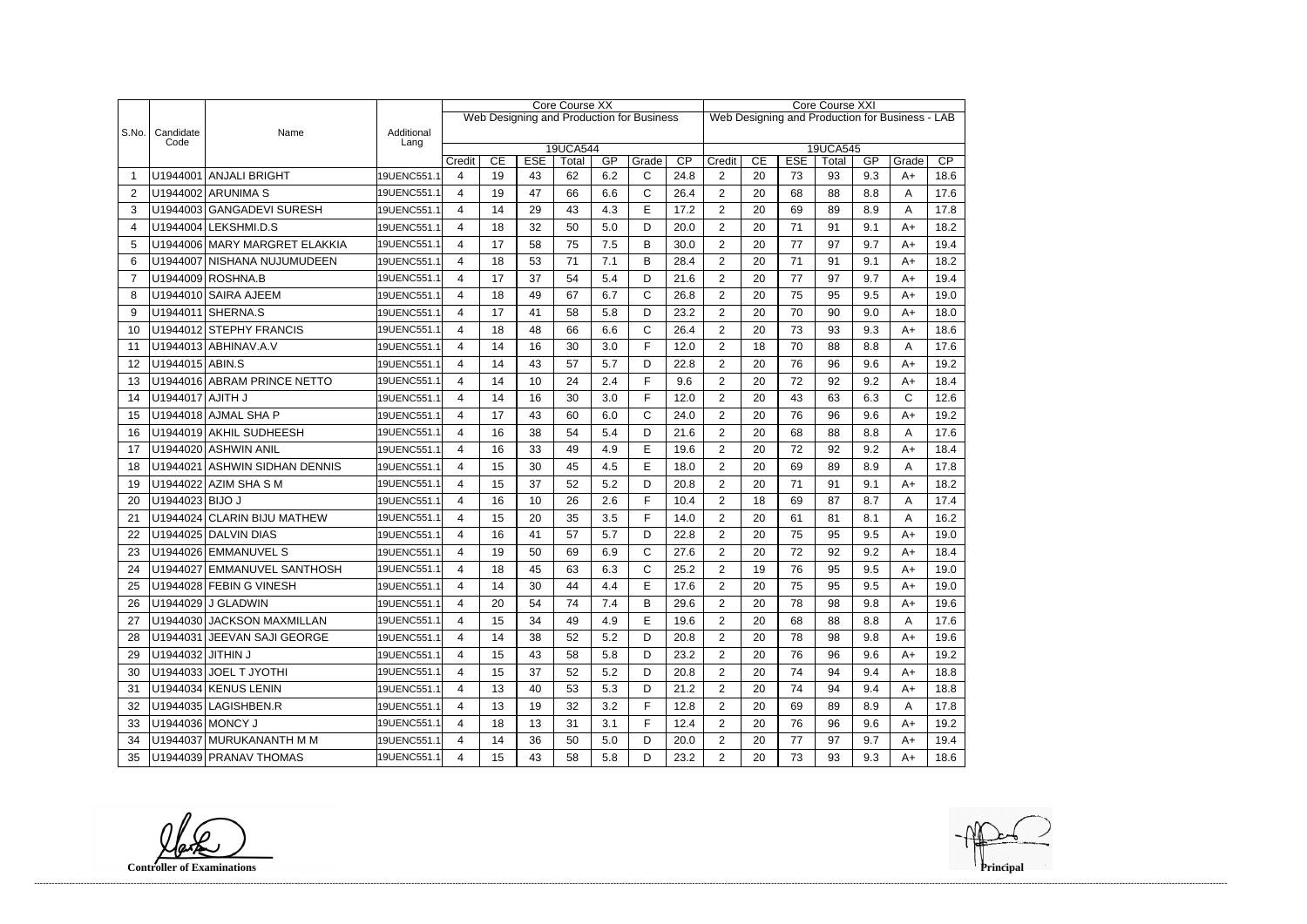|       |           | Name                       |               |        |           |            | Core Course XX |     |                                           |      | Core Course XXI                                 |    |            |       |     |         |           |  |
|-------|-----------|----------------------------|---------------|--------|-----------|------------|----------------|-----|-------------------------------------------|------|-------------------------------------------------|----|------------|-------|-----|---------|-----------|--|
|       |           |                            |               |        |           |            |                |     | Web Designing and Production for Business |      | Web Designing and Production for Business - LAB |    |            |       |     |         |           |  |
| S.No. | Candidate |                            | Additional    |        |           |            |                |     |                                           |      |                                                 |    |            |       |     |         |           |  |
|       | Code      |                            | Lang          |        |           |            | 19UCA544       |     |                                           |      | 19UCA545                                        |    |            |       |     |         |           |  |
|       |           |                            |               | Credit | <b>CE</b> | <b>ESE</b> | Total          | GP  | Grade                                     | СP   | Credit                                          | СE | <b>ESE</b> | Гоtal | GP  | l Grade | <b>CP</b> |  |
| 36    |           | U1944040 ROSHAN GABRIEL    | l19UENC551.1l | 4      | 14        | 15         | 29             | 2.9 |                                           | 11.6 |                                                 | 20 | 70         | 90    | 9.0 | A+      | 18.0      |  |
| 37    |           | U1944041 SIDHARTH DHANALAL | 19UENC551.1   | 4      | 15        | 36         | 51             | 5.1 | D                                         | 20.4 |                                                 | 20 | 68         | 88    | 8.8 | A       | 17.6      |  |
| 38    |           | U1944042 STERVIN REBEIRO   | 19UENC551.1   | 4      | 15        | 43         | 58             | 5.8 |                                           | 23.2 |                                                 | 20 | 76         | 96    | 9.6 | A+      | 19.2      |  |
| 39    |           | U1944043 SUBI OUSEPH       | 19UENC551.1   | 4      | 15        | 40         | 55             | 5.5 |                                           | 22.0 |                                                 | 20 | 76         | 96    | 9.6 | A+      | 19.2      |  |
| 40    |           | U1944044 TONE MADHU        | 19UENC551.1   | 4      | 14        | 21         | 35             | 3.5 |                                           | 14.0 |                                                 | 18 | 70         | 88    | 8.8 | A       | 17.6      |  |
| 41    |           | U1944045 WILSON ANIL       | 19UENC551.1   | 4      | 14        | 35         | 49             | 4.9 |                                           | 19.6 |                                                 | 18 | 53         | 71    | 7.1 | B       | 14.2      |  |

**Controller of Examinations Principal**

------------------------------------------------------------------------------------------------------------------------------------------------------------------------------------------------------------------------------------------------------------------------------------------------------------------------------------------------------------------------------------------------------------------------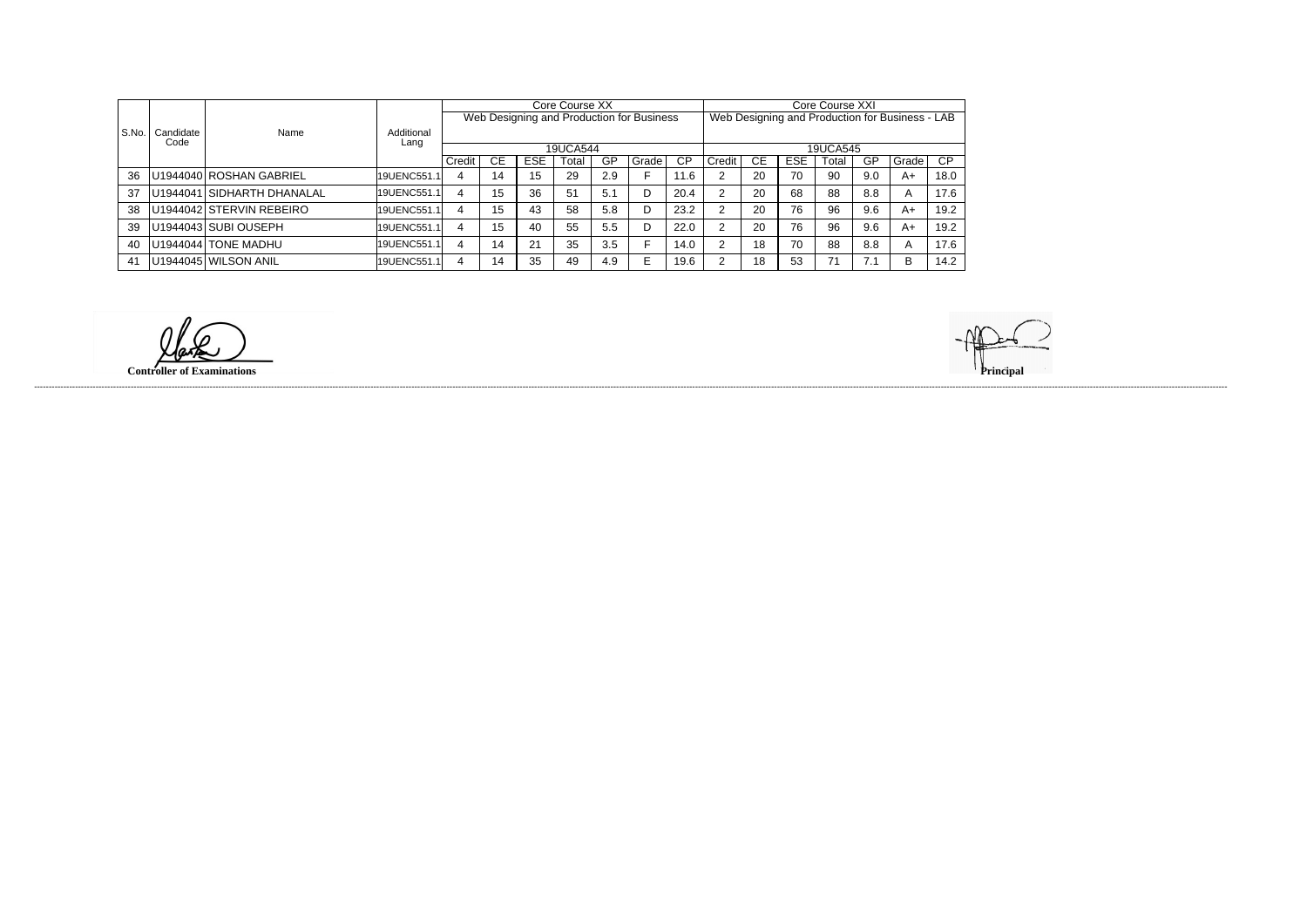|       |                    |                               |                    | Open Course    |    |            |       |     |              |                 |                          |                          |              |               |
|-------|--------------------|-------------------------------|--------------------|----------------|----|------------|-------|-----|--------------|-----------------|--------------------------|--------------------------|--------------|---------------|
|       |                    |                               |                    |                |    |            |       |     |              |                 |                          |                          |              |               |
| S.No. | Candidate<br>Code  | Name                          | Additional<br>Lang |                |    |            |       |     |              |                 | Total                    | <b>SCPA</b>              | Grade        | Result        |
|       |                    |                               |                    | Credit         | CE | <b>ESE</b> | Total | GP  | Grade        | $\overline{CP}$ |                          |                          |              |               |
| -1    | U1944001           | <b>ANJALI BRIGHT</b>          | 19UENC551.1        | 2              | 18 | 44         | 62    | 6.2 | C            | 12.4            | 129.8                    | 6.49                     | C            | PASSED        |
| 2     |                    | U1944002 ARUNIMA S            | 19UENC551.1        | $\overline{2}$ | 19 | 62         | 81    | 8.1 | A            | 16.2            | 137.0                    | 6.85                     | $\mathsf{C}$ | <b>PASSED</b> |
| 3     |                    | U1944003 GANGADEVI SURESH     | 19UENC551.1        | 2              | 14 | 36         | 50    | 5.0 | D            | 10.0            | $\overline{\phantom{a}}$ | $\blacksquare$           | F            | <b>FAILED</b> |
| 4     |                    | U1944004 LEKSHMI.D.S          | 19UENC551.1        | $\overline{2}$ | 17 | 44         | 61    | 6.1 | C            | 12.2            |                          |                          | F            | <b>FAILED</b> |
| 5     |                    | U1944006 MARY MARGRET ELAKKIA | 19UENC551.1        | $\overline{2}$ | 16 | 67         | 83    | 8.3 | Α            | 16.6            | 148.8                    | 7.44                     | B            | PASSED        |
| 6     | U1944007           | NISHANA NUJUMUDEEN            | 19UENC551.1        | 2              | 17 | 64         | 81    | 8.1 | A            | 16.2            | 130.8                    | 6.54                     | C            | PASSED        |
| 7     |                    | U1944009 ROSHNA.B             | 19UENC551.1        | $\overline{2}$ | 17 | 55         | 72    | 7.2 | B            | 14.4            | $\blacksquare$           | $\sim$                   | F            | <b>FAILED</b> |
| 8     |                    | U1944010 SAIRA AJEEM          | 19UENC551.1        | 2              | 18 | 57         | 75    | 7.5 | Β            | 15.0            | $\blacksquare$           | $\blacksquare$           | F            | <b>FAILED</b> |
| 9     |                    | U1944011 SHERNA.S             | 19UENC551.1        | $\overline{2}$ | 17 | 52         | 69    | 6.9 | C            | 13.8            |                          |                          | F            | <b>FAILED</b> |
| 10    |                    | U1944012 STEPHY FRANCIS       | 19UENC551.1        | 2              | 18 | 43         | 61    | 6.1 | C            | 12.2            | 128.8                    | 6.44                     | $\mathsf{C}$ | PASSED        |
| 11    |                    | U1944013 ABHINAV.A.V          | 19UENC551.1        | $\overline{2}$ | 14 | 28         | 42    | 4.2 | E            | 8.4             |                          |                          | F            | <b>FAILED</b> |
| 12    | U1944015 ABIN.S    |                               | 19UENC551.1        | $\overline{2}$ | 14 | 47         | 61    | 6.1 | C            | 12.2            | 128.2                    | 6.41                     | $\mathsf{C}$ | <b>PASSED</b> |
| 13    |                    | U1944016 ABRAM PRINCE NETTO   | 19UENC551.1        | 2              | 14 | 57         | 71    | 7.1 | В            | 14.2            | $\blacksquare$           | $\blacksquare$           | F            | <b>FAILED</b> |
| 14    | U1944017 AJITH J   |                               | 19UENC551.1        | $\overline{2}$ | 14 | 6          | 20    | 2.0 | F            | 4.0             |                          |                          | F            | <b>FAILED</b> |
| 15    |                    | U1944018 AJMAL SHA P          | 19UENC551.1        | 2              | 16 | 63         | 79    | 7.9 | B            | 15.8            | 134.6                    | 6.73                     | C            | PASSED        |
| 16    |                    | U1944019 AKHIL SUDHEESH       | 19UENC551.1        | $\overline{2}$ | 16 | 51         | 67    | 6.7 | C            | 13.4            |                          |                          | F            | <b>FAILED</b> |
| 17    |                    | U1944020 ASHWIN ANIL          | 19UENC551.1        | $\overline{2}$ | 16 | 41         | 57    | 5.7 | D            | 11.4            |                          |                          | F            | <b>FAILED</b> |
| 18    | U1944021           | <b>ASHWIN SIDHAN DENNIS</b>   | 19UENC551.1        | 2              | 15 | 45         | 60    | 6.0 | C            | 12.0            | $\blacksquare$           | ÷,                       | F            | <b>FAILED</b> |
| 19    |                    | U1944022 AZIM SHA S M         | 19UENC551.1        | 2              | 15 | 64         | 79    | 7.9 | B            | 15.8            | 122.8                    | 6.14                     | $\mathsf{C}$ | PASSED        |
| 20    | U1944023 BIJO J    |                               | 19UENC551.1        | $\overline{2}$ | 16 | 58         | 74    | 7.4 | B            | 14.8            | $\blacksquare$           | $\blacksquare$           | F            | <b>FAILED</b> |
| 21    | U1944024           | <b>CLARIN BIJU MATHEW</b>     | 19UENC551.1        | $\overline{2}$ | 15 | 55         | 70    | 7.0 | B            | 14.0            |                          |                          | F            | <b>FAILED</b> |
| 22    |                    | U1944025 DALVIN DIAS          | 19UENC551.1        | $\overline{2}$ | 17 | 59         | 76    | 7.6 | B            | 15.2            | 139.4                    | 6.97                     | $\mathsf{C}$ | PASSED        |
| 23    |                    | U1944026 EMMANUVEL S          | 19UENC551.1        | 2              | 17 | 58         | 75    | 7.5 | B            | 15.0            | 128.2                    | 6.41                     | $\mathsf{C}$ | PASSED        |
| 24    | U1944027           | EMMANUVEL SANTHOSH            | 19UENC551.1        | $\overline{2}$ | 18 | 67         | 85    | 8.5 | Α            | 17.0            | 154.0                    | 7.70                     | B            | PASSED        |
| 25    |                    | U1944028 FEBIN G VINESH       | 19UENC551.1        | 2              | 14 | 37         | 51    | 5.1 | D            | 10.2            |                          |                          | F            | FAILED        |
| 26    |                    | U1944029 J GLADWIN            | 19UENC551.1        | $\overline{2}$ | 19 | 67         | 86    | 8.6 | A            | 17.2            | 160.0                    | 8.00                     | Α            | PASSED        |
| 27    |                    | U1944030 JACKSON MAXMILLAN    | 19UENC551.1        | $\overline{2}$ | 15 | 48         | 63    | 6.3 | $\mathsf{C}$ | 12.6            | $\sim$                   | $\blacksquare$           | F            | <b>FAILED</b> |
| 28    |                    | U1944031   JEEVAN SAJI GEORGE | 19UENC551.1        | $\overline{2}$ | 14 | 64         | 78    | 7.8 | B            | 15.6            | $\sim$                   | $\blacksquare$           | F            | <b>FAILED</b> |
| 29    | U1944032 JITHIN J  |                               | 19UENC551.1        | $\overline{2}$ | 16 | 62         | 78    | 7.8 | B            | 15.6            | 131.2                    | 6.56                     | $\mathsf{C}$ | PASSED        |
| 30    |                    | U1944033 JOEL T JYOTHI        | 19UENC551.1        | $\overline{2}$ | 13 | 53         | 66    | 6.6 | $\mathsf{C}$ | 13.2            | $\sim$                   | $\blacksquare$           | F            | <b>FAILED</b> |
| 31    |                    | U1944034 KENUS LENIN          | 19UENC551.1        | $\overline{2}$ | 14 | 51         | 65    | 6.5 | С            | 13.0            | $\sim$                   |                          | F            | <b>FAILED</b> |
| 32    |                    | U1944035 LAGISHBEN.R          | 19UENC551.1        | $\overline{2}$ | 14 | 46         | 60    | 6.0 | $\mathsf{C}$ | 12.0            | $\sim$                   | $\blacksquare$           | F            | <b>FAILED</b> |
| 33    | U1944036   MONCY J |                               | 19UENC551.1        | $\overline{2}$ | 17 | 58         | 75    | 7.5 | B            | 15.0            | $\sim 10$                | $\blacksquare$           | F            | <b>FAILED</b> |
| 34    |                    | U1944037 MURUKANANTH M M      | 19UENC551.1        | $\overline{2}$ | 14 | 50         | 64    | 6.4 | C            | 12.8            | $\sim$                   | $\overline{\phantom{a}}$ | F            | <b>FAILED</b> |
| 35    |                    | U1944039 PRANAV THOMAS        | 19UENC551.1        | $\overline{2}$ | 15 | 56         | 71    | 7.1 | B            | 14.2            | $\sim$                   | $\blacksquare$           | F            | FAILED        |

**Controller of Examinations**